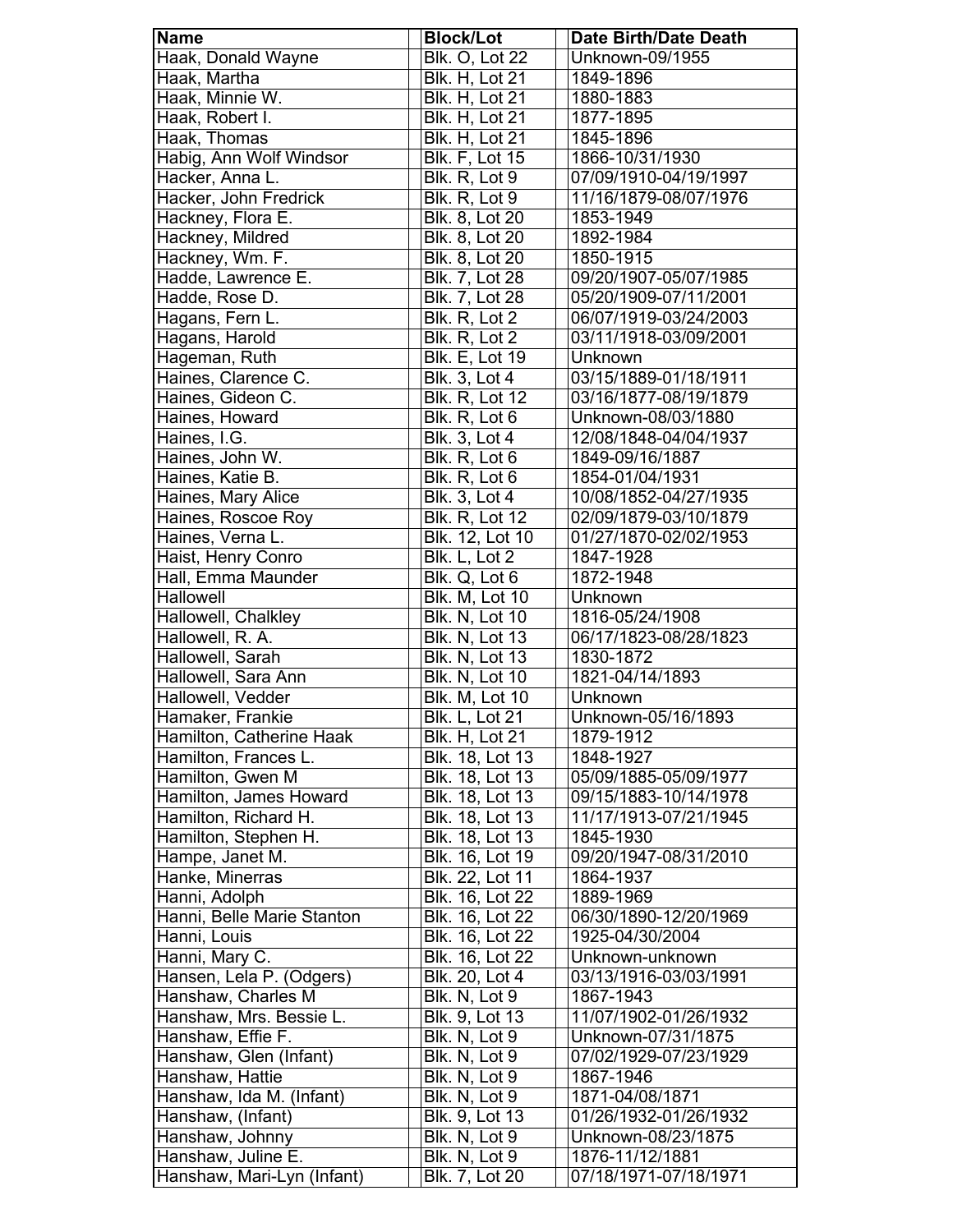| Hanshaw, Samuel M.        | Blk. N, Lot 9          | 1866-01/27/1870       |
|---------------------------|------------------------|-----------------------|
| Hardin, Mary Kathryn      | Blk. 20, Lot 1         | Unknown-unknown       |
| Hardy, Carl Forrest       | Blk. 7, Lot 20         | 07/21/1911-04/15/1971 |
| Hardy, Urith A.           | Blk. 7, Lot 20         | 12/4/1912-06/09/1988  |
| Hargis, W. B.             | <b>Blk. G, Lot 19</b>  | Unknown               |
| Harkness, Lydia           | <b>Blk.</b> 4, Lot 5   | 03/23/1854-09/10/1904 |
| Harper, Louis             | Blk. 2, Lot 4          | 12/11/1939-04/06/1913 |
| Harrell, Edmund F.        | <b>Blk. F, Lot 10</b>  | Unknown               |
| Harrell, James Madison    | <b>Blk. F, Lot 25</b>  | 04/28/1852-09/03/1920 |
| Harrell, Mary             | <b>Blk. F, Lot 25</b>  | 12/101865-04/14/1946  |
| Harrell, Silas Bertram    | <b>Blk. F, Lot 25</b>  | Unknown-03/11/1889    |
| Harris, Arlo              | <b>Blk. 11, Lot 24</b> | 11/12/1922-03/25/1996 |
| Harris, Fredrick          | Blk. R, Lot 5          | Unknown-06/22/1881    |
| Harris, Jennie D.         | Blk. 18, Lot 21        | 1887-1969             |
| Harris, Maxine H.         | Blk. 13, Lot 8         | 12/01/1915-04/25/2009 |
| Harris, Nellie M.         | Blk. R, Lot 5          | 1878-02/09/1884       |
|                           |                        |                       |
| Harris, Orin G.           | Blk. 18, Lot 21        | 1896-1960             |
| Harris, Patricia A.       | Blk. 11, Lot 24        | 09/21/1930-09/18/2016 |
| Harris, Verne W.          | <b>Blk. 13, Lot 8</b>  | 06/07/1915-03/16/1995 |
| Hart, Alva W. (Infant)    | Blk. E, Lot 8          | Unknown-05/27/1893    |
| Hart, Lulu May (Infant)   | Blk. E, Lot 8          | Unknown-04/15/1889    |
| Hart, Infant              | Blk. E, Lot 8          | Unknown-04/09/1903    |
| Hart, Vernon              | Blk. 11, Lot 19        | 01/27/1936-09/09/1968 |
| Harvey, Elmer Gordon      | Blk. 8, Lot 11         | 1835-1914             |
| Hassler, Donald Jr. (Dee) | Blk. 9, Lot 24         | 05/14/1937-04/03/1998 |
| Hassler, Donald H. Sr.    | Blk. 9, Lot 24         | 09/25/1912-03/15/1999 |
| Hassler, Ruth E.          | Blk. 9, Lot 24         | 01/24/1911-03/04/2005 |
| Hatch, Charles T.         | Blk. L, Lot 3          | 1861-1894             |
| Hatch, Mary               | Blk. L, Lot 3          | 1833-1907             |
| Hatcher, Ruth E.          | Blk. 15, Lot 16        | 05/25/1929-04/03/2015 |
| Hatcher, David S.         | Blk. 15, Lot 16        | 11/28/1931-01/19/2019 |
| Hathaway, D.              | <b>Blk. 5, Lot 2</b>   | <b>Unknown</b>        |
| Hathaway, George G.       | <b>Blk. 7, Lot 2</b>   | 06/15/1916-06/21/1981 |
| Hatter, Delphena          | Blk. 10, Lot 6         | 1875-1942             |
| Hatter, Estella           | Blk. 10, Lot 6         | 1885-1963             |
| Hatter, James Walter      | Blk. 10, Lot 6         | 1882-1953             |
| Hatter, Jay L.            | <b>Blk. 10, Lot 6</b>  | 05/26/1892-02/26/1974 |
| Hatter, Joseph M.         | Blk. 10, Lot 6         | 1845-1918             |
| Hatter, Lulu M.           | <b>Blk.</b> 10, Lot 6  | 1898-05/04/1978       |
|                           |                        |                       |
| Hatter, Marjorie Menzies  | Blk. 10, Lot 6         | 06/12/1886-02/03/1973 |
| Hatter, Mary J.           | Blk. 10, Lot 6         | 1850-1928             |
| Hatter, Rollie LeRoy      | Blk. 10, Lot 6         | 08/17/1887-11/22/1967 |
| Hatter, Ralph             | Blk. 14, Lot 3         | 03/05/1918-12/09/1996 |
| Hatter, Ruth Anita        | Blk. 14, Lot 3         | 08/19/1918-04/07/1999 |
| Hatter, Miss Virginia E.  | Blk. 10, Lot 6         | 11/23/1917-11/19/1986 |
| Haukenberry, Ada Culp     | Blk. 12, Lot 16        | 1883-1963             |
| Haukenberry, John B.      | <b>Blk. Q, Lot 11</b>  | 1872-1955             |
| Haukenberry, William E.   | Blk 12, Lot 16         | 1878-1949             |
| Haukenberry, Cora B.      | <b>Blk. Q, Lot 11</b>  | 1874-1950             |
| Hauschel, Bessie          | Blk. 9, Lot 4          | 03/30/1910-02/10/1984 |
| Hauschel, Robin           | Blk. 9, Lot 4          | Unknown-02/25/1993    |
| Hayes, George A.          | Blk. P, Lot 8          | 1854-1929             |
| Hayes, Edna J.            | Blk. 5, Lot 24         | 1849-1920             |
| Hayes, Margaret           | Blk. P, Lot 8          | 03/18/1823-08/18/1905 |
| Hayes, M. R.              | Blk. 5, Lot 24         | 1844-1914             |
| Hayes, Theresa Thompson   | Blk. 5, Lot 25         | 1853-1916             |
| Heaton, Deborah           | Blk. M, Lot 8          | 1809-02/06/1889       |
| Heaton, George            | Blk. M, Lot 8          | 1816-09/23/1888       |
|                           |                        |                       |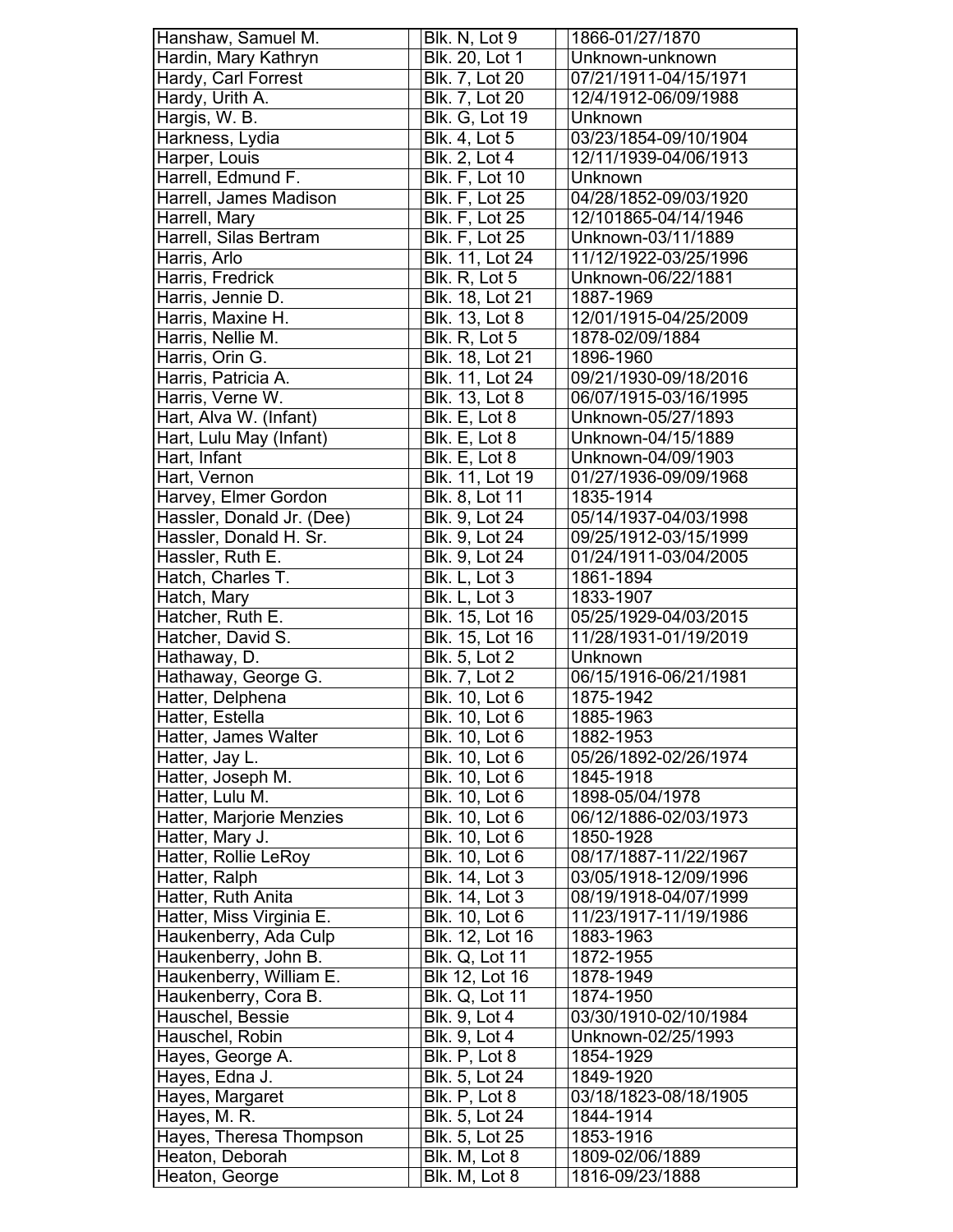| Heaton, James P.           | Blk. M, Lot 8          | 1853-1911             |
|----------------------------|------------------------|-----------------------|
| Heaton, Mrs. Mary M.       | Blk. M, Lot 8          | 1852-1927             |
| Heck, Larissa Monett       | Blk. 3, Lot 17         | 1849-1934             |
| Heck, Louis D. Sr.         | Blk. L, Lot 8          | 02/01/1890-02/03/1986 |
| Heck, Marjorie M.          | Blk. 3, Lot 17         | 07/08/1910-06/20/1915 |
| Heck, Ruby                 | Blk. L, Lot 8          | 1893-1966             |
| Heck, Samuel               | Blk. 3, Lot 17         | 1841-1890             |
| Heding, J.                 | <b>Blk. 1, Lot 7</b>   | 1888-1918             |
| Hein, Adolph               | <b>Blk. Q, Lot 26</b>  | 1885-1954             |
| Hein, Bessie Coppock       | <b>Blk. Q, Lot 26</b>  | 1885-1925             |
| Hein, Mary Novak           | <b>Blk. Q, Lot 26</b>  | 1908-1947             |
| Hellman, George            | Blk. 14, Lot 24        | 03/10/1907-07/13/1994 |
| Hellman, Phyllis V.        | <b>Blk. 14, Lot 24</b> | Unknown-11/26/1991    |
| Helms, George A.           | Blk. 11, Lot 16        | 1869-1945             |
| Helms, Sally               | Blk. 11, Lot 16        | 1864-1939             |
| Hemphill, Annie            | <b>Blk. D, Lot 25</b>  | 1867-1869             |
| Hemphill, Elmer            | <b>Blk. D, Lot 25</b>  | 1873-1874             |
| Hemphill, Katherine        | Blk. 16, Lot 10        | 1838-1922             |
| Hemphill, Leah             | <b>Blk. D, Lot 25</b>  | 1839-1874             |
| Hemphill, Lottie N.        | <b>Blk. D, Lot 25</b>  | 1870-1873             |
| Henderson, Clara A.        | <b>Blk. 3, Lot 3</b>   | 1884-08/20/1962       |
| Henderson, Evalyn          | Blk. 20, Lot 6         | 01/22/1908-11/05/1999 |
| Henderson, Ida M.          | <b>Blk. 3, Lot 3</b>   | 1859-1952             |
| Henderson, John            | Blk. 20, Lot 6         | 1860-1951             |
| Henderson, John Leslie     | <b>Blk 20, Lot 6</b>   | 09/23/1901-08/26/1993 |
| Henderson, Rev. J.G.       | <b>Blk. 3, Lot 3</b>   | 1850-1911             |
| Henderson, Laura B.        | Blk. 20, Lot 6         | 1863-1953             |
| Henderson, Martha Ilah     | Blk. 6, Lot 11         | 10/22/1896-11/03/1987 |
| Henderson, Mary G.         | <b>Blk. 3, Lot 3</b>   | 08/07/1880-11/26/1981 |
| Henderson, William S.      | <b>Blk. 3, Lot 3</b>   | 10/27/1883-05/29/1969 |
| Hennon, Alta               | Blk. 18, Lot 22        | 07/14/1889-10/06/1993 |
| Hennon, Charles            | Blk. 18, Lot 22        | 11/11/1885-06/12/1932 |
| Hennon, Helen L.           | <b>Blk. 18, Lot 22</b> | 09/18/1923-02/12/2014 |
| Henry, Charles             | Blk. H, Lot 7          | 1868-1942             |
| Henry, Mary                | Blk. H. Lot 7          | 1873-1951             |
| Herman, Vicki Lou (Infant) | Blk. 3, Lot 12         | Unknown-02/18/1958    |
| Hewitt, Clara M.           | Blk. 5, Lot 23         | 1879-1948             |
| Hewitt, John M.            | Blk. 5, Lot 23         | 1878-1954             |
| Hewitt, John Stanley       | Blk. 5, Lot 23         | 05/15/1914-09/19/1914 |
| Hewitt, Stanley E.         | Blk. 5, Lot 23         | 05/20/1929-03/23/1999 |
| Hibschman, Franklin S.     | <b>Blk. G, Lot 14</b>  | 1876-11/20/1879       |
| Hickey, Nora               | Blk. E, Lot 6          | 02/25/1911-07/19/1928 |
| Hicks, Dora                | Blk. 8, Lot 14         | 1866-1959             |
| Hicks, George A.           | Blk. 8, Lot 14         | 1863-1941             |
| Hicks, Morris M.           | Blk. 6, Lot 15         | 11/23/1911-08/26/1924 |
| Hicks, Nancy Agnes         | Blk. 6, Lot 15         | 02/05/1883-11/04/1946 |
| Hicks, Pearl W.            | Blk. 6, Lot 15         | 06/28/1885-04/26/1987 |
| Higbee, Alice              | <b>Blk. 1, Lot 9</b>   | 1888-03/1976          |
| Higbee, Glenn              | <b>Blk. 1, Lot 9</b>   | 07/07/1917-12/14/1991 |
| Higbee, Joseph B.          | <b>Blk. 1, Lot 9</b>   | 1881-10/14/1959       |
| Higbee, Mary               | <b>Blk. 1, Lot 9</b>   | 01/12/1821-04/06/1910 |
| Higbee, Mary               | <b>Blk. 1, Lot 9</b>   | 1848-1907             |
| Higbee, Velma A.           | <b>Blk. 1, Lot 9</b>   | 05/29/1918-07/28/1984 |
| Higgins, Maude             | <b>Blk. E, Lot 18</b>  | 06/19/1892-11/25/1967 |
| Higgins, Walter Jr.        | Blk. 3, Lot 18         | Unknown               |
| Higgins, Walter L. (Chick) | <b>Blk. E, Lot 18</b>  | 07/19/1883-07/25/1967 |
| Hill, Amy N.               | Blk. 10, Lot 17        | 1871-1915             |
| Hill, Arthur Duncan        | Blk. J, Lot 8          | Unknown               |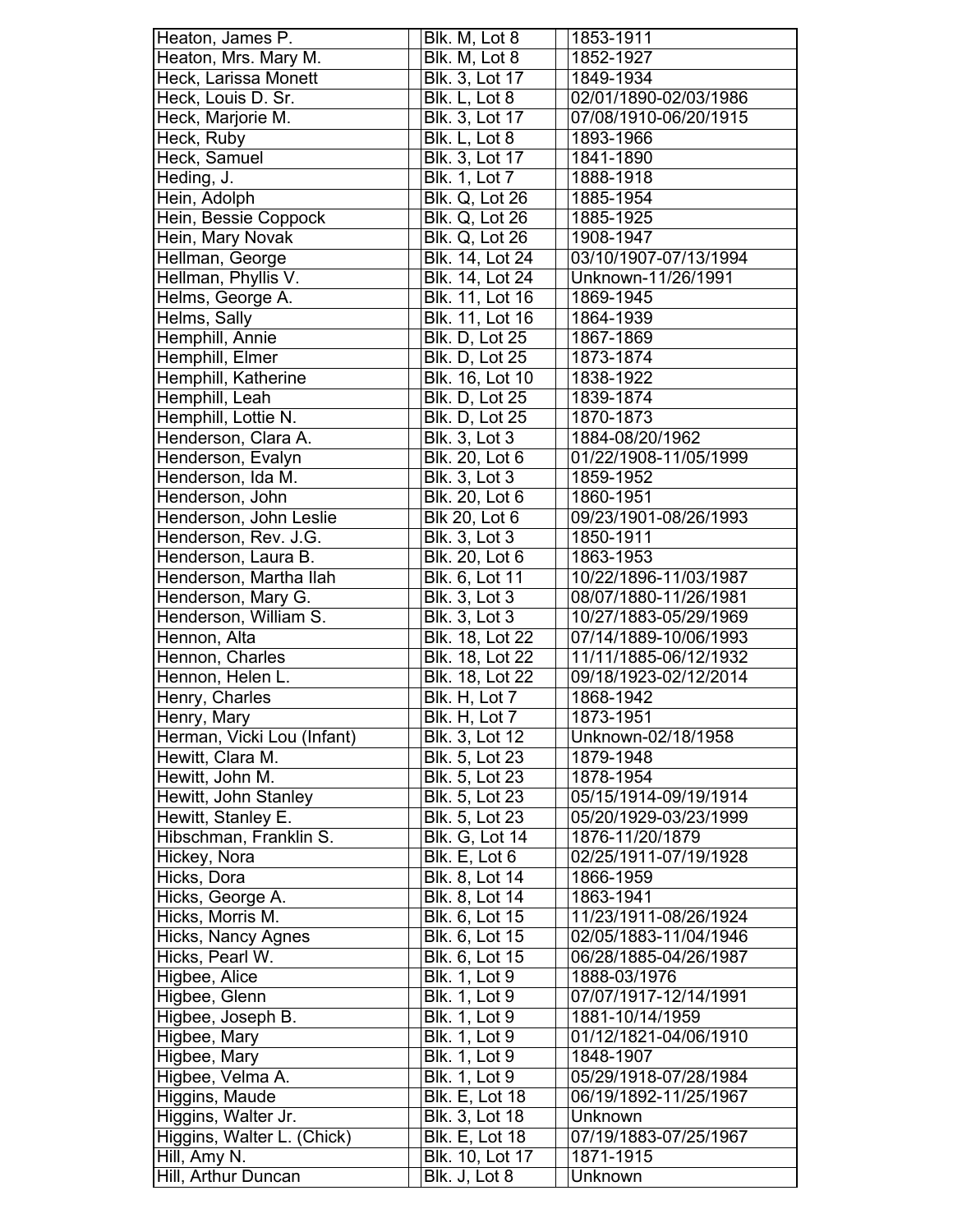| Hill, Betty M.              | Blk. 22, Lot 25            | 01/23/1929-05/02/2010 |
|-----------------------------|----------------------------|-----------------------|
| Hill, Doris (Dodd)          | Blk. 12, Lot 22            | 10/11/1925-10/02/2015 |
| Hill, Elizabeth F.          | Blk. 12, Lot 1             | 1861-1943             |
| Hill, Elizabeth J           | Blk. J, Lot 8              | 1817-02/05/1885       |
| Hill, Elmer E.              | Blk. 10, Lot 17            | 1869-1962             |
| Hill, George C.             | <b>Blk. Q, Lot 16</b>      | Unknown-03/03/1918    |
| Hill, Harvey C.             | Blk. 12, Lot 1             | 1855-1920             |
| Hill, James McClara         | Blk. J, Lot 8              | 1880-09/25/1883       |
| Hill, John Barber           | <b>Blk. 3, Lot 20</b>      | 1846-1916             |
| Hill, Josephine             | Blk. J, Lot 8              | 1855-12/07/1883       |
| Hill, Luella                | Blk. 3, Lot 20             | 1881-1965             |
| Hill, Robert                | Blk. 10, Lot 17            | 1904-1930             |
| Hill, Ruth                  | Blk. 24, Lot 25            | 1914-1967             |
| Hill, Susan Margaret        | Blk. 3, Lot 20             | 1847-1927             |
| Hillabrant, George Glen     | Blk. I, Lot 9              | 10/10/1888-1942       |
| Hillabrant, George H.       | Blk. I, Lot 9              | 1853-12/10/1908       |
| Hillabrant, Kathryne M.     | Blk. I, Lot 9              | 1897-Unknown          |
| Hillabrant, Louella Keeler  | Blk. I, Lot 9              | 1856-05/13/1939       |
| Hillabrant, Neil E.         | Blk. I, Lot 9              | 1892-07/15/1918       |
| Hillabrant, Roy K.          | Blk. I, Lot 9              | 1880-1882             |
| Hiller, Abbie Mead          | Blk. H, Lot 8              | 08/06/1832-03/26/1896 |
| Hiller, George              | Blk. H, Lot 8              | 01/16/1829-06/26/1887 |
| Hiller, Ruth Dunning        | Blk. H, Lot 8              | Unknown               |
|                             |                            | 05/12/1912-01/24/1987 |
| Hillers, Elmer B.           | <b>Blk. O, Lot 22</b>      |                       |
| Hillers, Volene M.          | Blk. O, Lot 22             | 04/17/1912-03/07/1986 |
| Hillers, Wm. C.             | Blk. 22, Lot 4             | 03/28/1877-07/04/1963 |
| Hillyer, Adell              | <b>Blk. F, Lot 22</b>      | 02/07/1882-04/10/1961 |
| Hillyer, Albert Lester      | Blk. 3, Lot 28             | 06/14/1917-06/26/1998 |
| Hillyer, Barney             | <b>Blk. F, Lot 22</b>      | Unknown-05/09/1937    |
| Hillyer, Dollene F.         | Blk. 3, Lot 28             | 01/22/1922-03/27/2008 |
| Hillyer, Effie G.(7yrs.old) | Blk. F, Lot 22             | Unknown-04/18/1888    |
| Hillyer, Emma B.            | <b>Blk. F, Lot 22</b>      | 09/11/1850-07/20/1891 |
| Hillyer, Emma L.            | <b>Blk. 3, Lot 28</b>      | 1886-05/09/1962       |
| Hillyer, Jay R.             | Blk. 3, Lot 28             | 09/06/1912-01/27/1913 |
| Hillyer, Leland             | Blk. 3, Lot 28             | 06/17/1914-12/04/1944 |
| Hillyer, Ray C.             | Blk. 3, Lot 28             | 1878-12/29/1961       |
| Hillyer, Warren             | <b>Blk. F, Lot 22</b>      | 07/28/1875-10/16/1937 |
| Hilton, Baby                | Blk. N, Lot 5              | 02/10/1889-02/11/1889 |
| Hilton, Baby                | Blk. N, Lot $\overline{5}$ | 11/05/1892-11/07/1892 |
| Hilton, Faye McNitt         | Blk. M, Lot 2              | 1894-1921             |
| Hinkle, Clara B.            | Blk. 13, Lot 17            | 1897-10/06/1977       |
| Hinkle, Ivan                | Blk. 15, Lot 13            | 01/28/1928-01/17/2019 |
| Hinkle, Patricia            | Blk. 15, Lot 3             | 08/08/1953-08/02/2018 |
| Hinkle, Streper B.          | Blk. 13, Lot 17            | 07/28/1897-08/16/1983 |
| Hinkle, Walter L.           | Blk. 11, Lot 7             | 03/14/1932-07/07/2010 |
| Hinman, Albert              | Blk. 10, Lot 15            | 1852-1941             |
| Hinman, Margaret            | <b>Blk.</b> 10, Lot 15     | 1852-1945             |
| Hinman, Rolle               | Blk. 10, Lot 15            | 1887-1914             |
| Hobbert, Eugene             | Blk. 20, Lot 16            | 10/15/1935-10/26/1935 |
| Hodges, Alla L.             | Blk. 5, Lot 4              | 1878-1966             |
| Hodges, Bertha              | Blk. F, Lot 5              | Unknown-08/15/1877    |
| Hodges, Berthilda A.        | Blk. 10, Lot 26            | 03/26/1847-07/31/1929 |
| Hodges, Columbus C.         | Blk. 10, Lot 26            | 07/21/1848-08/20/1937 |
| Hodges, J. Elbert           | Blk. 5, Lot 4              | 1877-1950             |
| Hodges, Ellen L.            | Blk. 10, Lot 26            | 03/12/1873-12/19/1920 |
| Hodges, Sidney              | Blk. F, Lot 5              | Unknown-03/18/1892    |
| Hoffine, Bessie R.          | Blk. 14, Lot 20            | 1880-1936             |
| Hoffine, John               | Blk. 14, Lot 20            | 03/17/1914-08/23/1962 |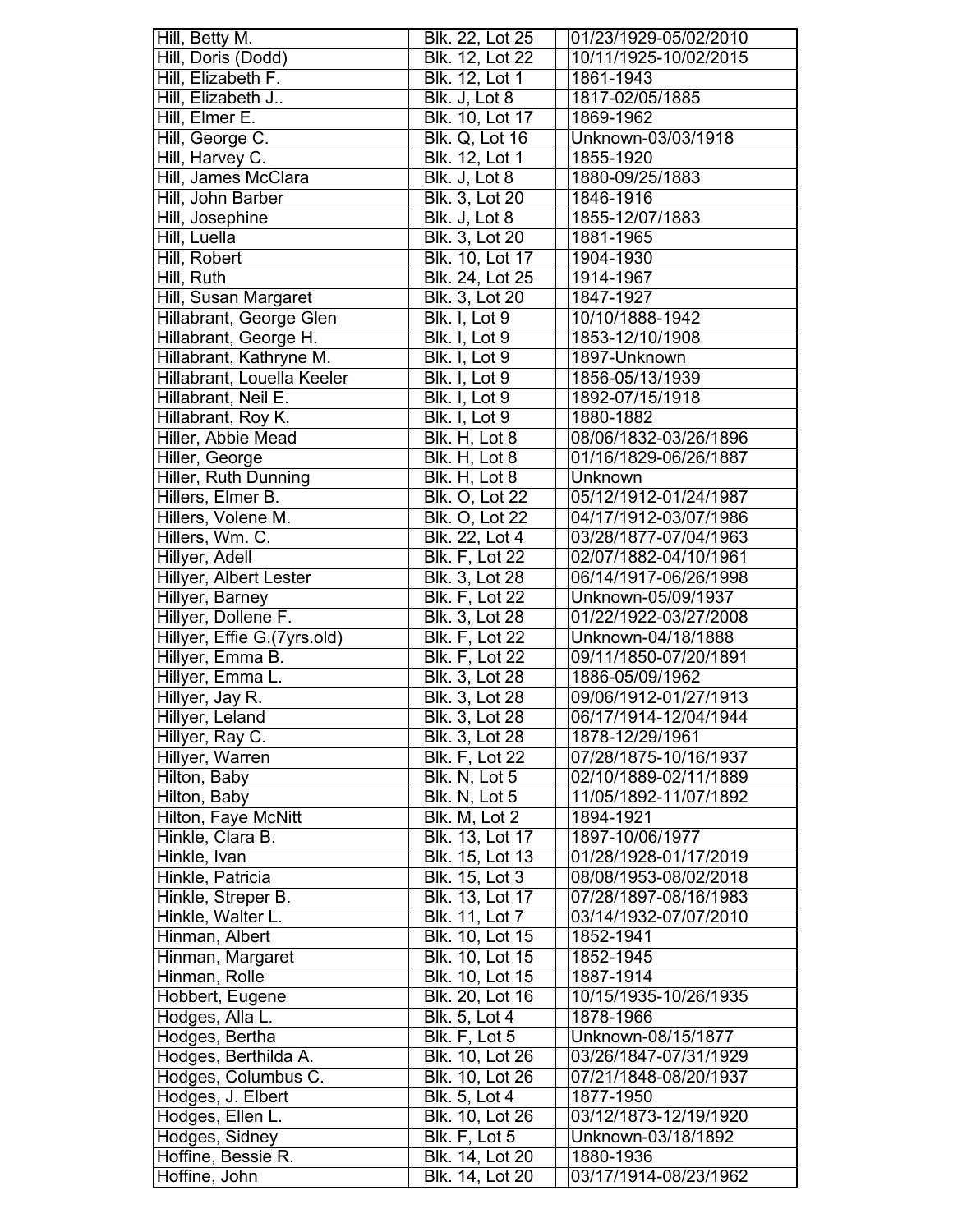| Hoffine, Wm I.              | Blk. 14, Lot 20        | 1878-03/07/1959       |
|-----------------------------|------------------------|-----------------------|
| Hohde, Armadena             | <b>Blk. 4, Lot 8</b>   | Unknown               |
| Holbrook, David             | Blk. 11, Lot 22        | 03/05/1934-04/15/2000 |
| Holbrook, John W.           | Blk. 11, Lot 22        | 08/07/1924-02/11/1994 |
| Holbrook, LeRoy             | <b>Blk. 3, Lot 28</b>  | 10/1933-10/1933       |
| Holbrook, Patricia          | Blk. 11, Lot 22        | 08/16/1931-05/03/1997 |
| Holcomb, N.K.               | Blk. L, Lot 19         | Unknown               |
| Holder, Henry               | <b>Blk. 2, Lot 9</b>   | 1839-1911             |
| Holder, Hester A.           | <b>Blk. 2, Lot 9</b>   | 1841-1915             |
| Holley-no other info.       | <b>Blk. L, Lot 26</b>  | Unknown               |
| Holloway, Bert              | Blk. K. Lot 7          | 06/05/1876-04/29/1961 |
|                             | Blk. K. Lot 7          | 12/21/1901-06/30/1996 |
| Holloway, Esther            |                        |                       |
| Holloway, Ida               | Blk. K. Lot 7          | 01/21/1870-05/12/1950 |
| Holloway, Ruthy             | Blk. K. Lot 7          | 04/10/1899-06/26/1900 |
| Holloway, Ida N.            | Blk. 16, Lot 26        | 12/04/1889-06/13/1963 |
| Holloway, Jasper M.         | Blk. 16, Lot 26        | 01/12/1845-10/11/1938 |
| Holloway, Mary              | Blk. 16, Lot 26        | 11/20/1854-01/06/1958 |
| Hollowell, Jennie L. Palmer | <b>Blk. 4, Lot 7</b>   | 1878-1903             |
| Hollowell, J. R.            | <b>Blk. N, Lot 13</b>  | 1818-1906             |
| Holmes, Blanche             | Blk. 24, Lot 4         | 1923-1950             |
| Holmes, Joann E.            | <b>Blk. 24, Lot 4</b>  | 11/16/1930-05/28/2009 |
| Holmes, Owen                | Blk. 24, Lot 4         | 0/09/1948-12/25/2017  |
| Holmes, William             | Blk. O, Lot 4          | Unknown-1936          |
| Hood, Faye Z.               | Blk. 8, Lot 23         | 03/13/1913-08/02/1993 |
| Hood, Francis               | <b>Blk. 8, Lot 23</b>  | 04/17/1880-09/18/1962 |
| Hood, George Wesley         | Blk. 8, Lot 23         | 05/18/1896-09/29/1918 |
| Hood, James                 | Blk. 22, Lot 10        | 04/19/1916-06/11/2007 |
| Hood, Janie                 | Blk. 8, Lot 23         | 11/26/1912-12/08/1991 |
| Hood, J.K.                  | Blk. 8, Lot 23         | 1858-1927             |
| Hood, John William          | Blk. 8, Lot 23         | 02/16/1910-04/14/1984 |
| Hood, Maggie M.             | Blk. 8, Lot 23         | 1861-1941             |
| Hood, Marcella              | Blk. 22, Lot 10        | 04/27/1921-01/31/2016 |
| Hood, Roy                   | <b>Blk. 8, Lot 23</b>  | 12/03/1882-04/05/1964 |
| Horine, John                | <b>Blk. O, Lot 12</b>  | 1871-11/13/1876       |
| Horner, Christopher         | <b>Blk.</b> 16, Lot 11 | 1842-1929             |
| Horner, Hulda R.            | Blk. 16, Lot 11        | 01/30/1892-02/08/1980 |
| Horner, Leslie M.           | Blk. 16, Lot 11        | 1889-1966             |
| Horner, Margaret F.         | <b>Blk. 16, Lot 11</b> | 1845-1934             |
| Hosier, A.P.                | <b>Blk. P, Lot 25</b>  | Unknown               |
| Hosier, W.M.                | <b>Blk. 3, Lot 18</b>  | 1873-1909             |
| Holtz, Susanna              | Blk. G, Lot 3          | Unknown-01/21/1890    |
| Houska, Josephine S.        | Blk. 10, Lot 5         | 1866-1951             |
| Houska, Leona M.            | Blk. 10, Lot 5         | 12/01/1918-09/17/1933 |
| Houska, Mary                | Blk. 10, Lot 5         | 1889-1970             |
| Houska, Vaclar V.           | Blk. 10, Lot 5         | 1859-1944             |
| Houska, Wesley              | Blk. 10, Lot 5         | 1887-1946             |
| Howard, C.F.                | Blk. 12, Lot 23        | 1850-1920             |
| Howard, Mrs. Ella           | Blk. 12, Lot 23        | 1852-1938             |
| Howe, Ruth Weidenheimer     | Blk. 10, Lot 25        | 05/28/1906-12/05/1974 |
| Howland, Lucile M.          | Blk. F, Lot 1          | 1895-1962             |
| Hubbard, Clel               | <b>Blk. P, Lot 24</b>  | 06/24/1909-09/24/1970 |
| Hubbard, Cooper Scott       | Blk. 20, Lot 16        | 12/19/2019-12/19/2019 |
| Hubbard, Elizabeth          | <b>Blk. P, Lot 24</b>  | 05/16/1875-09/23/1952 |
| Hubbard, Green              | <b>Blk. P, Lot 24</b>  | 06/18/1870-12/01/1940 |
| Hubbard, Marcia             | Blk. 20, Lot 16        | 08/07/1949-06/24/2020 |
| Hubbard, Max                | Blk. 20, Lot 16        | 05/01/1949-04/24/2001 |
| Hubbard, Merle              | Blk. 10, Lot 23        | 04/06/1932-04/1988    |
| Hubbard, Patsy              | <b>Blk. 10, Lot 23</b> | 11/6/1933-01/11/2019  |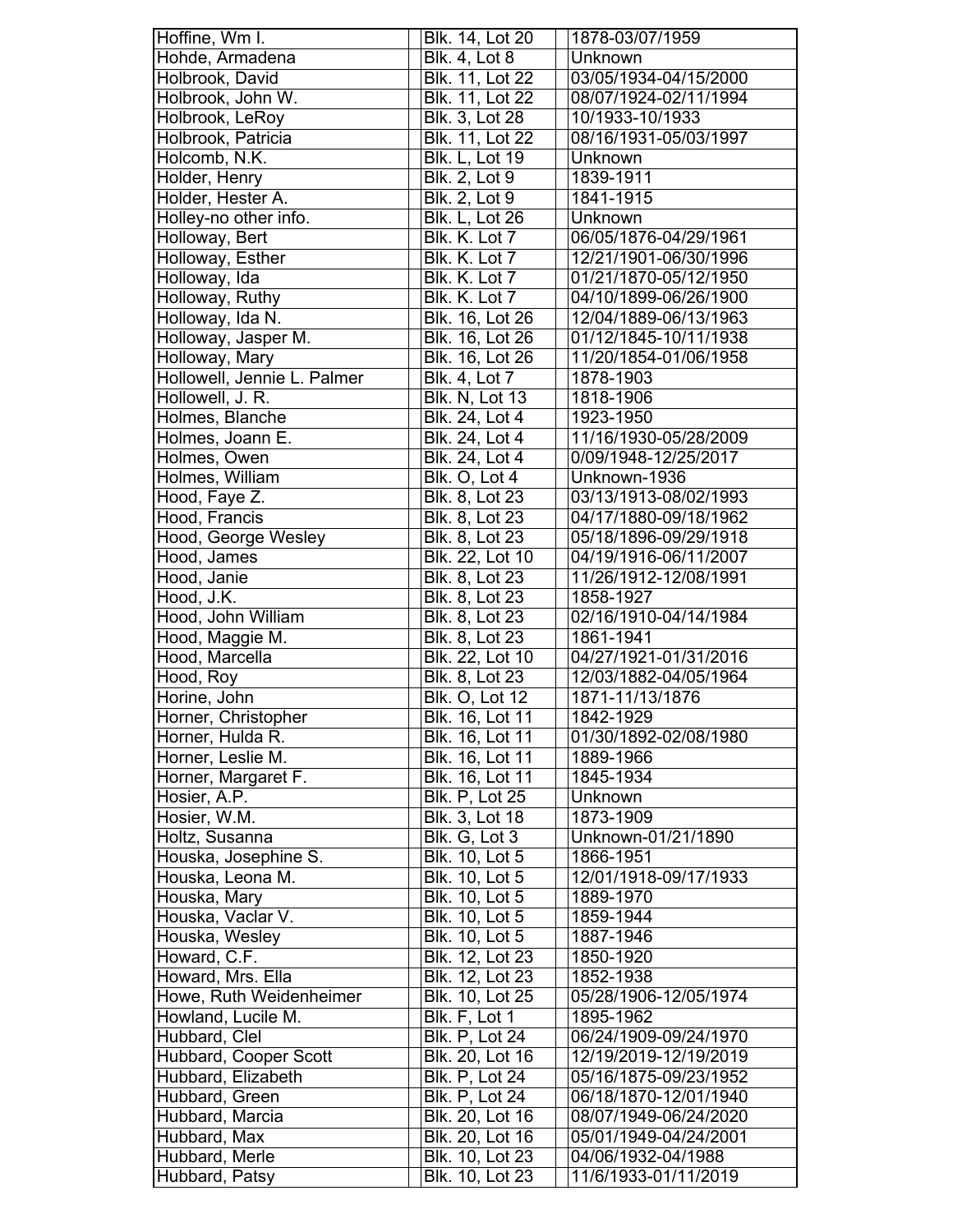| Hubbard, Ruth                  | <b>Blk. P, Lot 24</b> | 1905-Unknown          |
|--------------------------------|-----------------------|-----------------------|
| Huber, Estella Throop          | Blk. 4, Lot 14        | 1872-1905             |
| Huber, three infants           | Blk. 4, Lot 14        | 1905-1905             |
| Hubka, Elizabeth "Millie"      | <b>Blk. 9, Lot 3</b>  | 02/20/1918-10/23/1998 |
| Hubka, Leslie L.               | <b>Blk. 9, Lot 3</b>  | 01/07/1917-05/16/1993 |
| Huddle, Cordis A.              | Blk. 11, Lot 17       | 1934-1956             |
| Hughes, Becky S.               | Blk. 7, Lot 16        | 07/30/1960-12/27/2013 |
| Hughes, Bessie Leota           | Blk D, Lot 23         | 06/12/1890-04/21/1949 |
| Hughes, Creston Arthur         | <b>Blk. D, Lot 23</b> | 09/26/1909-05/31/1918 |
| Hughes, Donald                 | <b>Blk. D, Lot 23</b> | 12/05/1928-01/26/1947 |
| Humann, Audrey Carl            | <b>Blk. Q, Lot 25</b> | Unknown-1909          |
| Humann, Harvey                 | <b>Blk. Q, Lot 25</b> | Unknown-1908          |
| Hunt, Marcia Beggs             | Blk. 14, Lot 17       | 1901-04/12/1989       |
| Hunt, Mrs.                     | Blk. 3, Lot 11        | Unknown-01/1926       |
| Huntley, Leslie L.             | Blk. 24, Lot 21       | 1903-1972             |
| Huntley, Mary L.               | Blk. 24, Lot 21       | 06/16/1909-09/26/2003 |
| Huntley, Stephen D.            | Blk. 24, Lot 21       | 01/22/1948-01/22/1948 |
| Hutton, Dora Frazier           | Blk. 18, Lot 24       | 03/24/1883-05/16/1952 |
| Hutton, Edgar Corwin           | Blk. 18, Lot 24       | 11/19/1873-11/07/1945 |
|                                | Blk. 3, Lot 21        | 06/09/1818-07/07/2005 |
| Hyland, Bernice                |                       |                       |
| Hyland, Blanch                 | Blk. 3, Lot 21        | 1884-1963             |
| Hyland, Herbert                | Blk. 3, Lot 21        | 11/07/1912-08/19-2005 |
| Hyland, James R.               | Blk. 3, Lot 21        | 1876-1959             |
| Hyland, M.A.                   | Blk. 3, Lot 21        | 1890-1910             |
| Hynek, Edward E.               | Blk. 7, Lot 20        | 07/05/1918-02/11/2010 |
| Hynek, Virginia Thomas         | <b>Blk.</b> 7, Lot 20 | 02/15/1920-06/09/2009 |
| Imhoff, Debora K.              | <b>Blk. 13, Lot 3</b> | 07/16/1952-11/26/2018 |
| Imhoff, Henry                  | Blk. 13, Lot 3        | 11/24/1915-09/11/2002 |
| Imhoff, Ruth                   | Blk. 13, Lot 3        | 01/11/1919-02/03/2009 |
| Ingalls, Bryan                 | Blk. 16, Lot 4        | 1859-1926             |
| Ingalls, Harvey                | Blk. D, Lot 2         | 1860-1928             |
| Ingalls, Leona                 | Blk. D, Lot 2         | 1867-04/28/1902       |
| Ingalls, Louraine              | Blk. D, Lot 2         | 06/03/1905-11/19/1928 |
| Ingalls, Martha                | Blk. 16, Lot 4        | 1862-1940             |
| Ingalls, Samuel                | Blk. D, Lot 2         | 09/12/1822-04/28/1909 |
| Inhoff, Joseph                 | <b>Blk. 10, Lot 8</b> | 02/23/1846-09/10/1920 |
| Inhoff, Katie                  | Blk. 10, Lot 8        | 12/28/1844-11/15/1931 |
| Irby, Floyd J.                 | Blk. F, Lot 3         | 05/30/1920-12/27/1983 |
| Irby, Russell                  | Blk. F, Lot 3         | 1893-03/1954          |
| "J. $\overline{\textsf{C}.}$ " | <b>Blk. O, Lot 23</b> | <b>Unknown</b>        |
| Jackson, Anna E.               | Blk. 16, Lot 17       | 1869-1963             |
| Jackson, Charles B.            | Blk. 16, Lot 17       | 1859-1923             |
| Jackson, Earl A.               | <b>Blk. L, Lot 17</b> | 1895-1906             |
| Jackson, John A.               | Blk. J, Lot 5         | 06/13/1867-09/04/1887 |
| Jackson, Enid                  | Blk. 12, Lot 8        | 01/07/1917-01/09/1917 |
| Jackson, Floyd Jr              | Blk. 12, Lot 8        | 07/18/1918-07/19/1918 |
| Jakson, Lydia                  | <b>Blk. 12, Lot 8</b> | 1859-1946             |
| Jackson, Thomas                | <b>Blk.</b> 12, Lot 8 | 1867-1920             |
| James, Charles                 | <b>Blk. N, Lot 22</b> | 1871-07/08/1901       |
| James, Lulu Williams           | Blk. N, Lot 20        | 06/16/1892-11/26/1973 |
| Jandera, Effie L.              | Blk. 5, Lot 23        | 1884-08/27/1977       |
| Jandera, Joseph F.             | Blk. 5, Lot 23        | 1882-12/21/1948       |
| Janeway, Harriet R.            | Blk. 24, Lot 6        | 1878-1963             |
| Janeway, E. Elbert             | Blk. 24, Lot 6        | 1875-1948             |
|                                | Blk. I, Lot 8         | 02/26/1903-02/12/1970 |
| Janssen, Arend                 |                       |                       |
| January, J.H.                  | Blk. 5, Lot 11        | 12/06/1850-09/12/1935 |
| Jedlicka, Hazel E.             | <b>Blk. 4, Lot 16</b> | 01/08/1904-05/17/1974 |
| Jedlicka, Joseph W.            | Blk. 4, Lot 16        | 03/15/1901-11/20/1972 |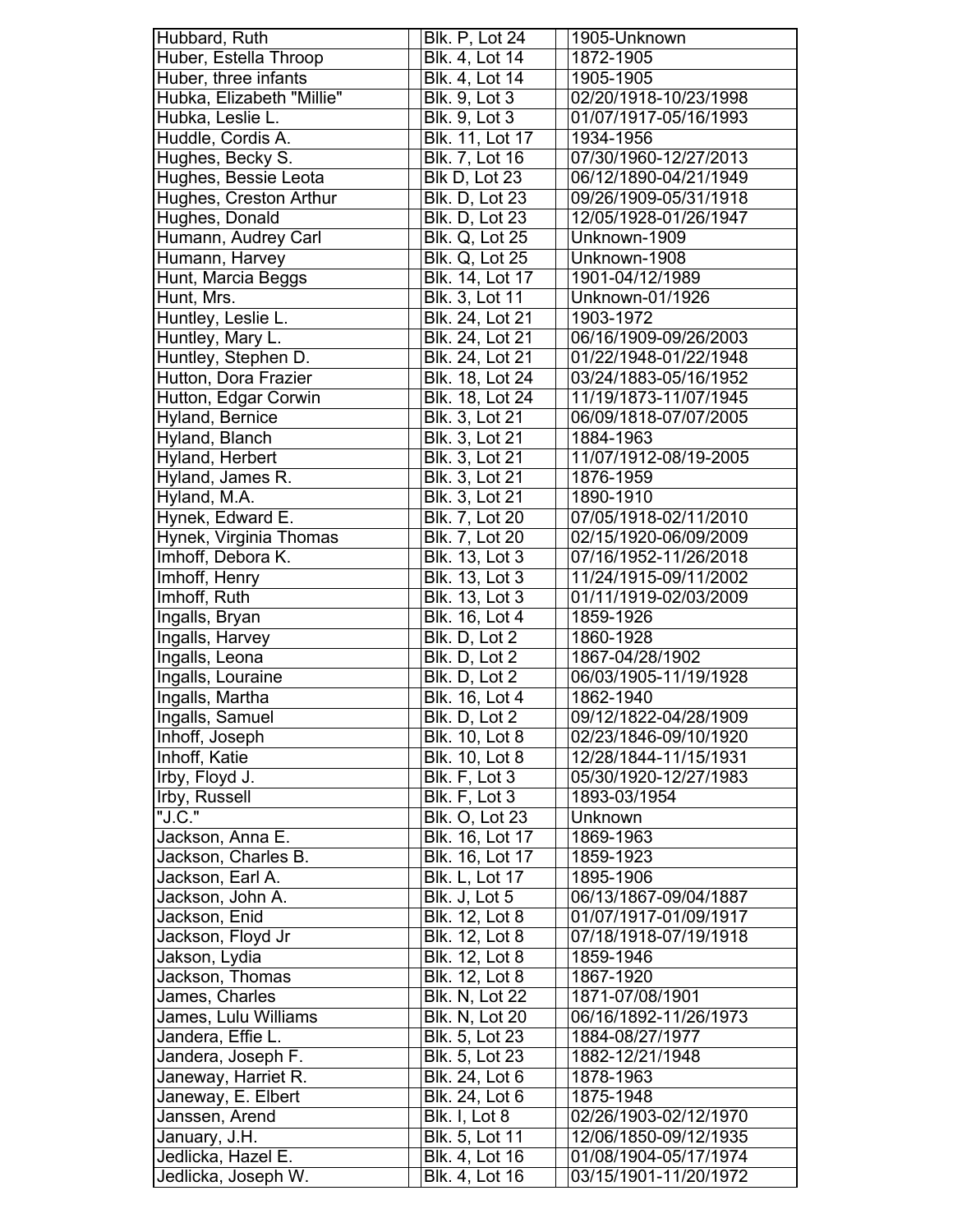| Jellison-Knock, Keenan    | Blk. 3, Lot 14        | 10/10/1994-04/15/2013 |
|---------------------------|-----------------------|-----------------------|
| Jennings, Jessie E.       | <b>Blk. 4, Lot 5</b>  | 03/12/1906-05/23/1999 |
| Johnson, Beatrice         | Blk. 22, Lot 16       | 05/08/1910-03/11/1990 |
| Johnson, Elva D.          | Blk. K, Lot 9         | 07/14/1860-02/07/1929 |
| Johnson, Everett J.       | Blk. 22, Lot 16       | 03/29/1905-11/15/1990 |
| Johnson, Fred             | Blk. 13, Lot 13       | 1904-1968             |
| Johnson, Garrett Wm.      | Blk. K, Lot 26        | 09/05/1833-08/22/1896 |
| Johnson, Harold           | Blk. 13, Lot 18       | 12/26/1910-05/02/1998 |
| Johnson, Harry Harper     | Blk. P, Lot 17        | 1875-01/10/1880       |
| Johnson, Irma             | Blk. 24, Lot 3        | 04/10/1922-10/26/2014 |
| Johnson, Jess L.          | Blk. 24, Lot 3        | 12/26/1917-05/20/2011 |
| Johnson, John F.          | <b>Blk. L, Lot 21</b> | 10/09/1892-1925       |
| Johnson, Leota            | <b>Blk. L, Lot 21</b> | Unknown-1905          |
| Johnson, Louise           | Blk. 22, Lot 22       | 01/02/1928-07/22/2016 |
| Johnson, Mattie           | <b>Blk. K, Lot 26</b> | 8/15/1876-09/11/1950  |
| Johnson, Mildred F.       | Blk. 13, Lot 18       | 12/13/1914-01/12/1985 |
| Johnson, Steven Everett   | Blk. 22, Lot 16       | 07/30/1947-07/31/1947 |
| Johnson, Susan M.         | Blk. K, Lot 26        | 09/02/1842-08/22/1905 |
| Johnson, Wm D.            | Blk. K, Lot 9         | 03/13/1852-10/31/1929 |
| Jones, Addie C.           | <b>Blk. E, Lot 27</b> | 1868-1953             |
| Jones, Adelaide Corwin    | Blk. 16, Lot 7        | 1894-1976             |
| Jones, Arthur W. Jr.      | <b>Blk. 7, Lot 6</b>  | 09/29/1943-04/11/2005 |
| Jones, Brent William      | Blk. 16, Lot 2        | 06/25/1959-08/29/1985 |
| Jones, Charles T.         | <b>Blk. E, Lot 27</b> | 1837-1922             |
| Jones, Clara Wayne        | <b>Blk. E, Lot 27</b> | 1842-1922             |
| Jones, Columbus C.        | Blk. 16, Lot 2        | 12/09/1892-04/01/1985 |
| Jones, D.E.               | <b>Blk. E, Lot 27</b> | 10/29/1860-03/10/1894 |
| Jones, Elizabeth          | Blk. 16, Lot 2        | 1864-1936             |
| Jones, Fred C.            | Blk. 22, Lot 16       | 02/02/1901-05/09/1980 |
| Jones, Gail E.            | Blk. 24, Lot 19       | 03/04/1948-04/25/2012 |
| Jones, George T.          | Blk. 16, Lot 7        | 1853-1946             |
| Jones, Harold H. Jr       | Blk. 24, Lot 19       | 02/25/1945-01/26/2013 |
| Jones, Harry C.           | <b>Blk. E, Lot 27</b> | 1866-1940             |
| Jones, Harry Mrs.         | <b>Blk. D, Lot 27</b> | Unknown-08/06/1953    |
| Jones, Jean D.            | Blk. 22, Lot 8        | 11/19/1923-10/15/2008 |
| Jones, Son of J.M. & M.M. | Blk. 6, Lot 5         | 03/14/1906-03/14/1906 |
| Jones, Twin Daughters     | <b>Blk. 6, Lot 5</b>  | 11/14/1906-11/14/1906 |
| Jones, James              | Blk. K, Lot 3         | Unknown-08/11/1924    |
| Jones, L. Jerre           | Blk. Q, Lot 5         | Unknown               |
| Jones, Lewis LeRoy        | Blk. 16, Lot 7        | 1888-1963             |
| Jones, Mary T.            | <b>Blk. Q, Lot 19</b> | 01/05/1844-12/07/1922 |
| Jones, Morris David       | Blk. 16, Lot 2        | 01/04/1928-02/04/1999 |
| Jones, Richard A.         | <b>Blk. E, Lot 27</b> | 11/05/1892-01/28/1937 |
| Jones, Richard R.         | Blk. 16, Lot 2        | 1862-1928             |
| Jones, Robert R           | Blk, 22, Lot 8        | 06/10/1924-01/22/2020 |
| Jones, Sarah A.           | Blk. 16, Lot 7        | 1859-1924             |
| Jones, Sue Welch          | Blk. 22, Lot 16       | 1895-12/26/1987       |
| Jones, Vera L.            | Blk. 16, Lot 2        | 05/25/1901-05/22/1978 |
| Jones, William            | <b>Blk. 16, Lot 2</b> | 08/21/1936-08/23/2004 |
| Jones, W.W.               | <b>Blk. Q, Lot 19</b> | 12/18/1834-05/05/1909 |
| Jones, Wyona              | <b>Blk. 7, Lot 6</b>  | 09/08/1928-12/25/2018 |
| Jonte, Virginia Lee       | <b>Blk. P. Lot 20</b> | 06/29/1936-11/12/2005 |
| Jorgenson, Hans           | Blk. 18, Lot 26       | 1907-1971             |
| Jorgenson, JoAnn          | <b>Blk. 9, Lot 2</b>  | 03/04/1929-12/31/2011 |
| Jorgenson, Melvin E.      | <b>Blk. 9, Lot 2</b>  | 10/08/1930-04/27/2000 |
| Jorgenson, Mildred Irene  | Blk. 18, Lot 26       | 11/17/1901-08/01/1984 |
| Just, Opal                | Blk. P, Lot 24        | 06/27/1912-12/27/2003 |
| Justice, Betty Lew        | Blk. 16, Lot 24       | 12/19/1928-02/09/1929 |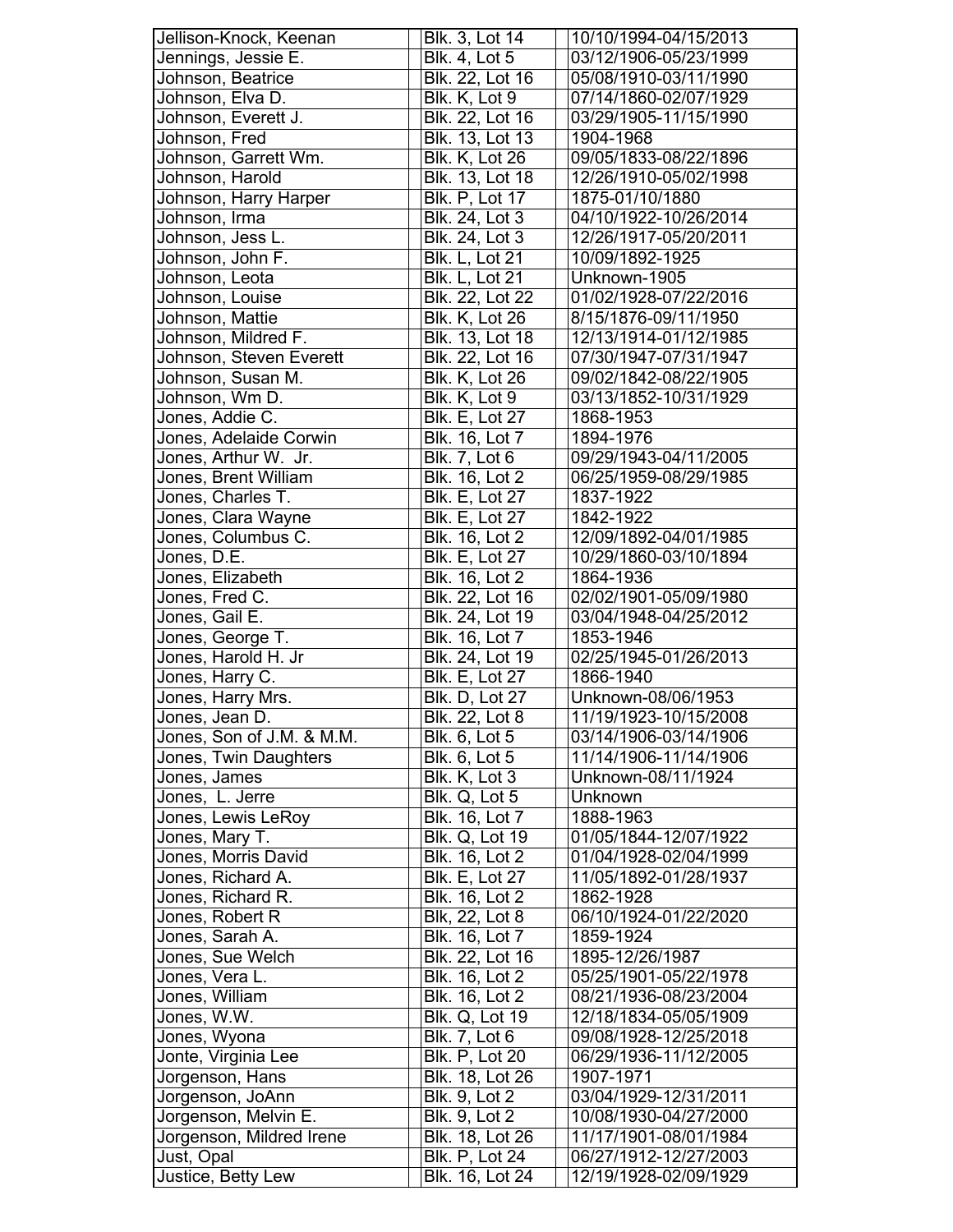| Justis, Ada C.                 | Blk. 24, Lot 20                                | 1887-1948                                      |
|--------------------------------|------------------------------------------------|------------------------------------------------|
| Justis, Alberta Mary           | Blk. Q, Lot 23                                 | 04/14/1888-01/13/1989                          |
| Justis, Earl E.                | Blk. 24, Lot 20                                | 1885-1960                                      |
| Justis, Fay C.                 | Blk. 24, Lot 20                                | 1887-1963                                      |
| Justis, Harry                  | <b>Blk.</b> 9, Lot 16                          | 1907-1971                                      |
| Justis, Lois                   | Blk. 16, Lot 3                                 | 09/30/1894-07/06/1927                          |
| Justis, Lola Loretta           | Blk. 9, Lot 16                                 | 07/23/1909-01/30/2000                          |
| Justis, Margaret               | Blk. 24, Lot 20                                | 1882-1953                                      |
| Justis, Mrs. Med               | Blk. 18, Lot 24                                | Unknown-07/10/1927                             |
| Justis, Ray N.                 | <b>Blk. Q, Lot 23</b>                          | 05/17/1892-04/02/1971                          |
| Justis, Twyla                  | Blk. 9, Lot 16                                 | 06/13/1933-06/13/1933                          |
| Kadi, James                    | Blk. M, Lot 1                                  | 01/13/1919-11/25/1995                          |
| Kaminski, Kathleen             | Blk. 13, Lot 16                                | 06/15/1944-10/28/1966                          |
| Kaminski, Lois                 | Blk. 13, Lot 16                                | 12/07/24-02/20/1990                            |
| Kaminski, Steve E. Jr.         | <b>Blk. 13, Lot 16</b>                         | 07/08/1923-12/29/1989                          |
| Kaminski, Steve E. III         | <b>Blk. 13, Lot 16</b>                         | 01/03/1943-10/29/1966                          |
| Kasparek, Gladys Fern          | Blk. 3, Lot 19                                 | 11/25/1903-07/24/1909                          |
| Kastl, Don L.                  | Blk. 9, Lot 28                                 | 03/01/1926-04/01/1995                          |
| Kaufman, Emma L.               | Blk. 24, Lot 7                                 | 1898-1957                                      |
| Kaufman, Roy Edward            | Blk. 24, Lot 7                                 | 1920-1928                                      |
| Kaufman, Robert                | <b>Blk. 24, Lot 7</b>                          | 1896-1969                                      |
|                                |                                                |                                                |
| Kaufman, Vernon                | Blk. 24, Lot 7                                 | 12/09/1921-03/08/1944                          |
| Kays, H. B.                    | Blk. 4, Lot 11                                 | 1881-1927                                      |
| Kays, Susan H.                 | Blk. 4, Lot 11                                 | 1846-1904                                      |
| Kays, Wm. J.                   | Blk. 4, Lot 11                                 | 1842-1931                                      |
| Keeler, Jake                   | <b>Blk. J, Lot 23</b>                          | 1880-1910                                      |
| Keeler, Jonas                  | <b>Blk. J, Lot 23</b>                          | 1837-1888                                      |
| Keener, Mrs. I. G.             | <b>Blk. L, Lot 17</b>                          | Unknown                                        |
| Keener, I. G.                  | <b>Blk. L, Lot 17</b>                          | 1839-01/23/1891                                |
| Keener, John                   | <b>Blk. L, Lot 17</b>                          | 1869-08/23/1882                                |
| Keesecker, Anna P.             | Blk. 4, Lot 18                                 | 1839-1905                                      |
| Keesecker, Elva                | Blk. 4, Lot 18                                 | 10/20/1911-04/15/1997                          |
|                                |                                                |                                                |
| Keesecker, Glen I.             | Blk. 4, Lot 18                                 | 1871-04/24/1922                                |
| Keesecker, Israel Pym          | Blk. 4, Lot 18                                 | 11/04/1837-11/20/1922                          |
| Keesecker, Maude               | <b>Blk. 4, Lot 18</b>                          | 1880-05/05/28/1961                             |
| Keesecker, Max King            | Blk. 4, Lot 18                                 | 11/15/1905-08/12/1982                          |
| Keesecker, Oak                 | Blk. 4, Lot 18                                 | 04/21/1903-01/18/1963                          |
| Keesecker, William             | <b>Blk. 4, Lot 18</b>                          | 1828-1913                                      |
| Keesecker, Willis              | Blk. 4, Lot 18                                 | Unknown-12/05/1987                             |
| Keller, Edward                 | Blk. 11, Lot 26                                | 08/07/1931-06/25/2004                          |
| Keller, Ilse                   | Blk. I, Lot 8                                  | Unknown-05/29/2009                             |
| Keller, John                   | Bik. I, Lot 8                                  | 12/08/1922-12/29/1994                          |
|                                | <b>Blk. K, Lot 26</b>                          | 10/12/1911-10/08/1913                          |
| Kelley, Arlo                   | Blk. 12, Lot 24                                | 07/03/1893-12/09/1920                          |
| Kelley, Dena Soller            |                                                | 09/11/1879-02/08/1933                          |
| Kelley, Fred                   | Blk. 12, Lot 20                                |                                                |
| Kelley, Martha J.              | Blk. 12, Lot 20                                | 1845-1919                                      |
| Kelley, Milford S.             | <b>Blk. K, Lot 26</b>                          | 05/24/1870-12/02/1952                          |
| Kelley, T. J.                  | Blk. 12, Lot 20                                | 1834-1922                                      |
| Kelley, Vera                   | <b>Blk. K, Lot 26</b>                          | 08/16/1896-03/08/1900                          |
| Kelley, Vern E.                | <b>Blk. K, Lot 26</b>                          | 12/04/1900-05/29/1933                          |
| Kelley, Zada Johnson           | <b>Blk. K, Lot 26</b>                          | 01/11/1872-08/01/1942                          |
| Kellogg, Cheyenne S.           | Blk. 15, Lot 28                                | 08/02/1993-04/06/2016                          |
| Kelsey, Oscar                  | Blk. 16, Lot 21                                | 1843-1924                                      |
| Kelsey, Mrs. Tirzah            | Blk. 16, Lot 21                                | 1855-1932                                      |
| Kelsey, Walter                 | Blk. 16, Lot 21                                | 1879-1950                                      |
| Kern, Clara E.                 | <b>Blk.</b> 18, Lot 6                          | 09/29/1871-04/17/1974                          |
| Kern, Delmar<br>Kern, Frank W. | <b>Blk. 18, Lot 6</b><br><b>Blk.</b> 18, Lot 6 | 02/16/1927-04/16/1990<br>05/07/1895-10/22/1971 |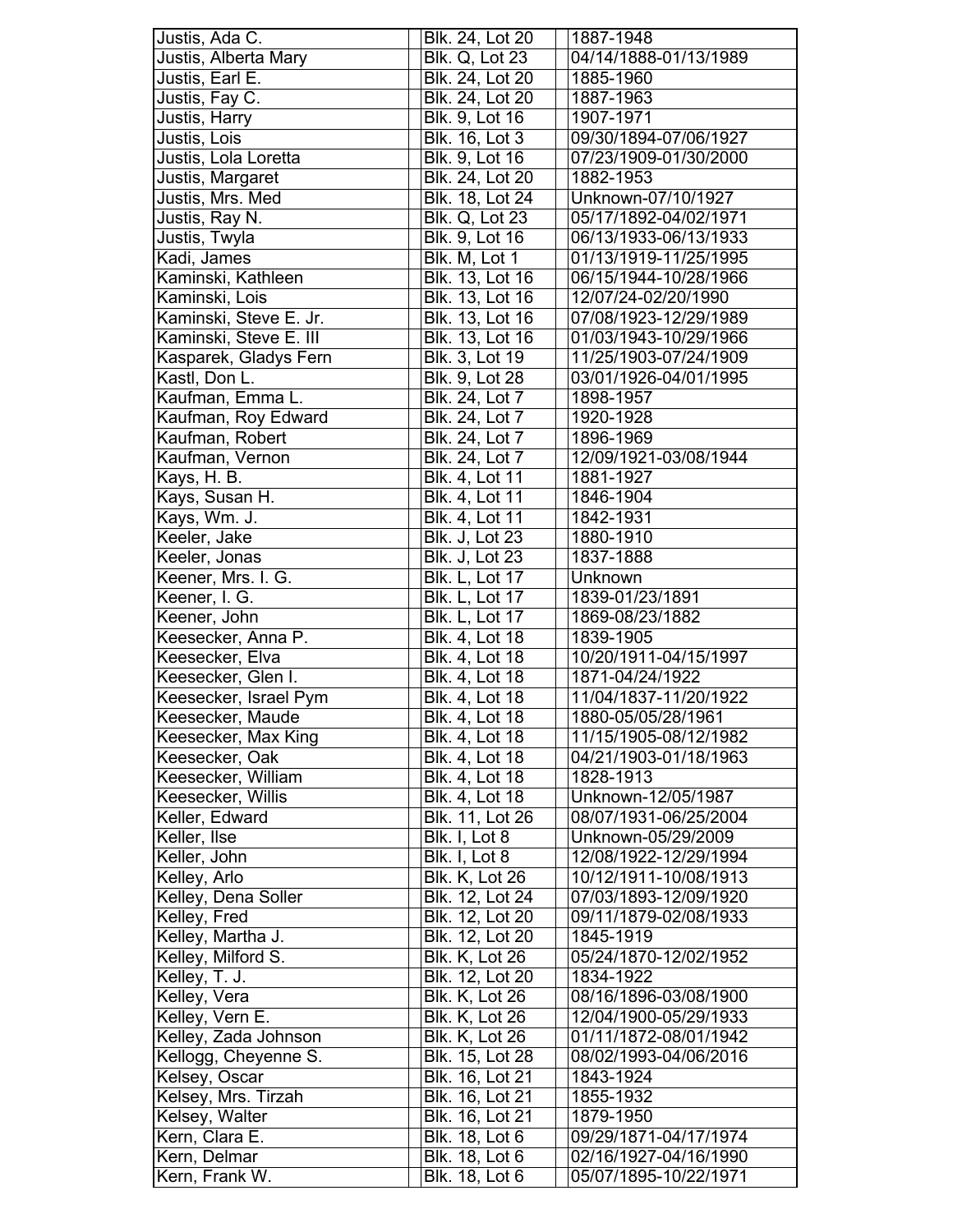| Kern, Gertrude M.              | Blk. 18, Lot 6         | 12/06/1901-12/21/1989 |
|--------------------------------|------------------------|-----------------------|
| Kern, Herman                   | Blk. 18, Lot 6         | 1888-1951             |
| Kern, Ida E.                   | Blk. 18, Lot 6         | 03/05/1890-06/22/1894 |
| Kern, John                     | Blk. 18, Lot 6         | 04/02/1865-07/24/1940 |
| Kern, Lizzie                   | Blk. 18, Lot 6         | 10/28/1858-05/30/1929 |
| Kern, Shirley M.               | Blk. 18, Lot 6         | 05/01/1929-11/27/2021 |
| Kern, William F.               | Blk. 22, Lot 5         | 07/07/1916-10/03/1961 |
| Kerns, Janet Marie             | <b>Blk. E, Lot 18</b>  | 12/05/1963-12/05/1963 |
| Kersting, Denise Marie         | Blk. 22, Lot 23        | 05/20/1968-05/21/1968 |
| Kersting, Teresa Lynn          | Blk. 22, Lot 23        | 03/31/1960-04/02/1960 |
| Ketchapaw, Edwin Kent          | Blk. D, Lot 4          | Unknown-05/24/1883    |
| Keylon, Charles                | Blk. 13, Lot 21        | 07/06/1940-03/17/2006 |
| Kier, Charles                  | Blk. 22, Lot 7         | 1921-1959             |
| Kier, Marie "Teri"             | Blk. 22, Lot 7         | 08/28/1920-07/01/2015 |
| Kiger, Charles                 | <b>Blk. 24, Lot 15</b> | 11/10/1938-07/30/2018 |
| Kiger, C. Roy                  | Blk. 24, Lot 15        | 1877-1939             |
| Kiger, Lanelle                 | Blk. 24, Lot 15        | 03/23/1914-03/11/1993 |
| Kiger, Martin M.               | Blk. 24, Lot 15        | 08/19/1907-05/29/1986 |
| Kiger, Zoa E.                  | Blk. 24, Lot 15        | 1876-1965             |
| Kincaid, Clifford J.           | Blk. 11, Lot 2         | 11/27/1922-07/28/1999 |
| Kincaid, Marjorie A.           | <b>Blk. 11, Lot 2</b>  | 06/28/1924-03/26/2020 |
| King, Anna S.                  | Blk. 20, Lot 8         | 1879-1963             |
| King, Carol                    | Blk. 20, Lot 8         | 04/13/1945-11/28/2007 |
| King, Clara                    | <b>Blk. K, Lot 25</b>  | 1887-1918             |
| King, Eli W.                   | Blk. G, Lot 7          | 01/15/1836-08/30/1923 |
| King, Francis                  | <b>Blk.</b> 20, Lot 8  | 10/24/1905-12/11/1934 |
| King, George                   | Blk. P Lot 21          | 12/19/1928-04/28/2018 |
| King, Hattie                   | Blk. O, Lot 3          | Unknown-07/17/1934    |
| King, Helen                    | <b>Blk. 20, Lot 8</b>  | 06/22/1906-02/10/1990 |
| King, Henry C.                 | Blk. O, Lot 3          | 06/18/1853-12/19/1938 |
| King, Irwin $\overline{S}$ .   | <b>Blk. P, Lot 20</b>  | 02/03/1897-10/08/1976 |
| King, Laverta "Dee"            | Blk. 20, Lot 8         | 07/23/1944-01/18/2019 |
| King, Leona                    | Blk. P, Lot 20         | 12/28/1901-04/18/1990 |
| King, Margaret Brown           | Blk. G, Lot 7          | 12/05/1844-05/02/1923 |
| King, Minter                   | <b>Blk.</b> 8, Lot 3   | 10/17/1869-03/12/1917 |
| King, Robert E.                | Blk. 20, Lot 8         | 08/03/1907-09/19/1959 |
| King, Ruth                     | Blk. G, Lot 7          | 04/22/1828-06/23/1911 |
| King, Ruth Gladys              | Blk. P, Lot 21         | 06/03/1931-11/30/2020 |
| King, Sallie B.                | Blk. O, Lot 3          | 07/08/1861-01/28/1899 |
| King, Sharon Kay               | <b>Blk. P, Lot 20</b>  | 03/21/1956-04/10/1956 |
| King, Vel Heck                 | <b>Blk 3, Lot 17</b>   | 06/25/1882-08/24/1907 |
| King, William $\overline{E}$ . | Blk. 20, Lot 8         | 1875-1962             |
| King, W. M.                    | Blk. G, Lot 7          | 03/09/1823-09/18/1901 |
| Kingston, Philip               | Blk. 15, Lot 16        | 03/22/1948-12/29/2008 |
| Kington, Alvin                 | Blk. 13, Lot 4         | 10/27/1926-10/15/2004 |
| Kinzie, Baby Girl              | Blk. 20, Lot 16        | Unknown-01/20/1967    |
| Kipper, Evelyn R.              | Blk. N, Lot 1          | 06/19/1905-11/13/1985 |
| Kipper, Leonard Roy            | Blk. N, Lot 1          | 12/08/1905-10/27/1967 |
| Kirchoff, Henry A.             | Blk. 18, Lot 1         | 1873-1952             |
| Kirchoff, Johannah Mueller     | <b>Blk 18, Lot 1</b>   | 1877-1934             |
| Kirk, Frank                    | Blk. 22, Lot 12        | 01/17/1892-01/24/1948 |
| Kirk, William F.               | <b>Blk. Q, Lot 25</b>  | Unknown-02/1975       |
| Kitckpam, Edwin Kent           | Blk. D, Lot 4          | Unknown-05/24/1883    |
| Kline, Adam                    | Blk. K, Lot 6          | 1848-1932             |
| Kling, Cassie                  | Blk. E, Lot 6          | 1870-1941             |
| Kling, Mrs. Francis Ellers     | <b>Blk. P, Lot 23</b>  | 09/15/1867-06/1940    |
| Kling, Frank                   | Blk. E, Lot 6          | 1869-1959             |
| Kling, Harvey                  | Blk. E, Lot 6          | 1909-1942             |
|                                |                        |                       |